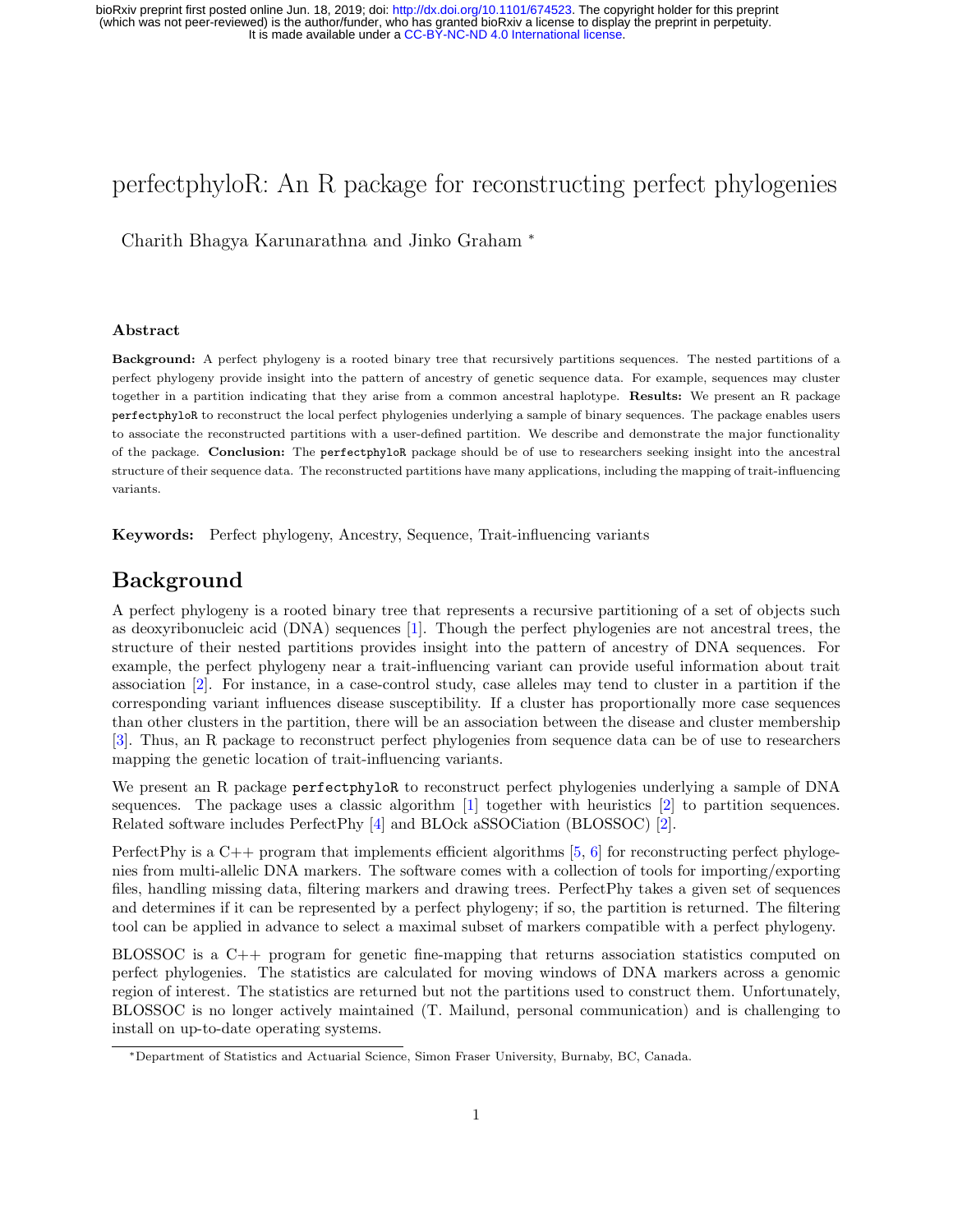It is made available under a [CC-BY-NC-ND 4.0 International license.](http://creativecommons.org/licenses/by-nc-nd/4.0/) (which was not peer-reviewed) is the author/funder, who has granted bioRxiv a license to display the preprint in perpetuity. bioRxiv preprint first posted online Jun. 18, 2019; doi: [http://dx.doi.org/10.1101/674523.](http://dx.doi.org/10.1101/674523) The copyright holder for this preprint

Our package perfectphyloR, like BLOSSOC, is intended for use with moving windows of markers along the genome. The window sizes should be large enough to allow relatively fine partitioning of the sample of input sequences. However, requiring all the DNA markers in the window to be compatible with a perfect phylogeny tends to be too restrictive and leads to crude partitions. To avoid this limitation, we have incorporated the heuristics implemented in the partitioning algorithm of BLOSSOC. Since perfectphyloR returns the sequence partitions, users can then leverage any of the statistical and phylogenetic tools available in R to understand them. In addition, as an R package, the software is easier to install and to maintain as operating systems change.

Throughout, we assume the infinite-sites model and account for diallelic DNA markers only. Since our package reconstructs partitions regardless of whether the variants are common or rare, we refer to markers as single-nucleotide variants (SNVs) instead of single-nucleotide polymorphisms. By SNV, we mean any strictly diallelic marker. Our package is primarily directed to applications at the population level, rather than the interspecies level. Briefly, a neighborhood of SNVs is determined about a focal SNV, as described below. Then, the perfect phylogeny is built by recursive partitioning on SNVs in this neighborhood.

We first discuss the implementation of the reconstruction of the partitions underlying a sample of DNA sequences. We then illustrate the major functionality of the package with worked examples.

## Implementation

In this section, we describe the reconstruction process, which consists of three steps:

- 1. Create a hapMat data object.
- 2. Reconstruct the perfect phylogeny at a focal SNV.
- 3. Reconstruct perfect phylogenies across a genomic region.

We first create an object of  $(S3)$  class hapMat containing SNV sequences to be partitioned with the function createHapMat(). To construct a hapMat data object, users are required to specify:

- hapmat, a matrix of 0's and 1's, with rows representing sequences and columns representing SNVs,
- snvNames, a vector of names of SNVs labelling the columns of hapmat,
- hapNames, a vector of names labelling the sequences in the rows of hapmat,
- posns, a numeric vector specifying the physical locations along the chromosome (in base pairs) of SNVs in the columns of hapmat.

In principle, and as noted by a reviewer, the hapMat structure could be extended to accommodate multi-allelic variants, although we do not pursue this here.

With the main function reconstructPP(), the user can reconstruct the perfect phylogeny at a chosen focal SNV. The result is a phylo object to which the user may apply all the tools from the ape package [\[7\]](#page-13-6) for summarizing the reconstructed partition of sequences.

The function reconstructPP() consists of three major steps:

- 1. Determine a neighborhood of SNVs around a given focal SNV.
- 2. Order the SNVs in the neighborhood.
- 3. Recursively partition sequences based on SNVs in the neighborhood.

For a given focal SNV, the algorithm finds a neighborhood of SNVs. Starting from the focal SNV, the neighborhood of SNVs that are compatible with the focal SNV is expanded as much as possible on either side of the focal SNV until an incompatible SNV is found. The compatibility of a pair of SNVs is determined by the Four-Gamete Test [\[8\]](#page-13-7). For example, under the infinite-sites mutation model and no recombination, if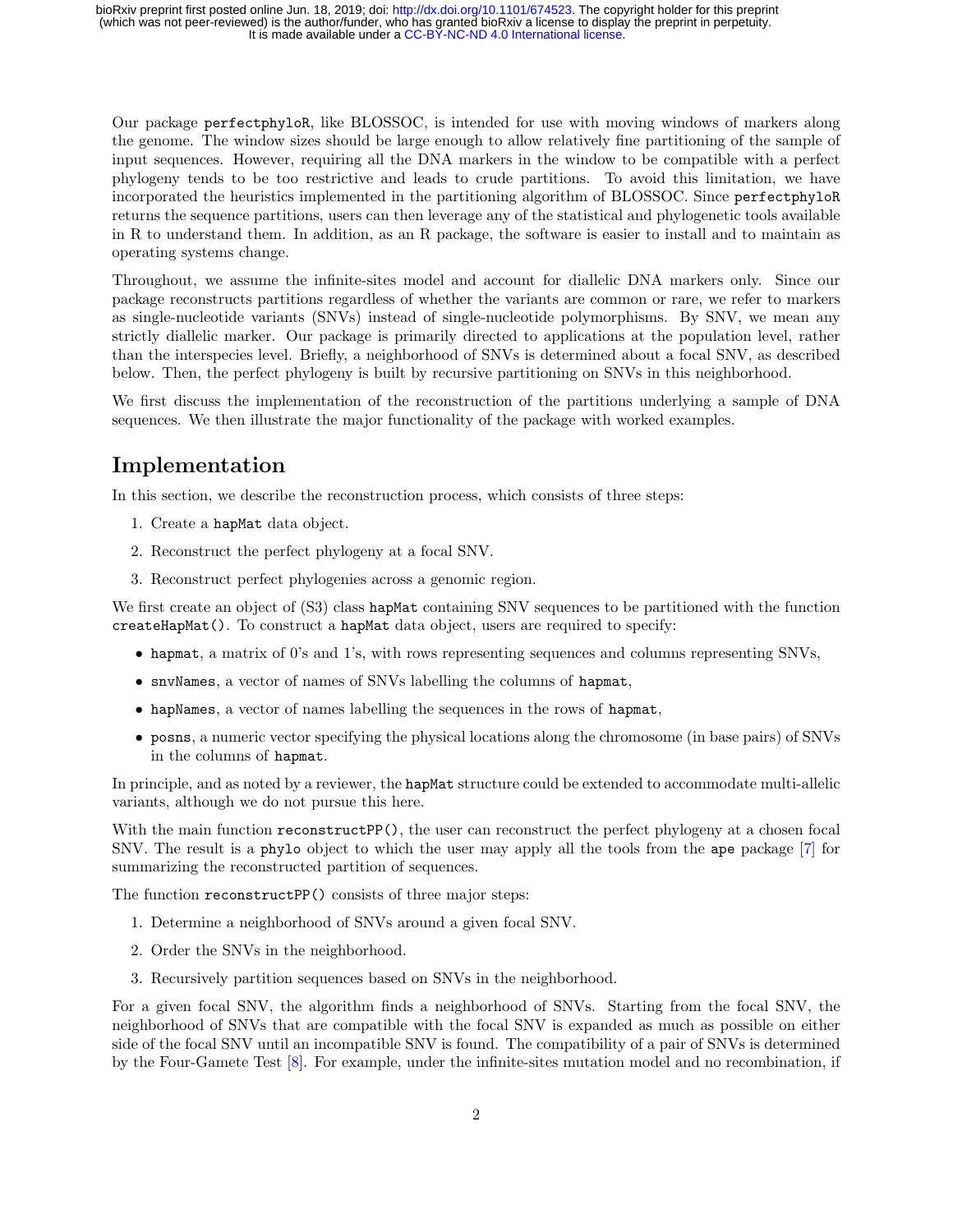the patterns at two SNVs are 00, 01, 10 and 11, then a mutation must have occurred twice at the same SNV and the two SNVs are said to be incompatible. If the neighborhood of compatible SNVs is smaller than a user-defined minimum size, we include incompatible SNVs in order of their physical proximity to the focal SNV, until the minimum size is reached.

Once the neighborhood of SNVs is determined, we order the compatible SNVs in the neighborhood from the most ancient to the most recent based on the minor allele frequency. We use the minor allele frequency of an SNV as a proxy for its age. Our rationale is that, under the infinite-sites mutation model, the age of SNVs can be inferred from the derived allele frequency. Then, we order incompatible SNVs according to their physical proximity to the focal SNV.

The algorithm partitions sequences based on the most ancient compatible SNV in the neighborhood, and then recursively moves towards the most recent compatible SNV. When there are no further compatible SNVs in the neighborhood, the algorithm partitions sequences based on the incompatible SNVs, in order of their physical proximity to the focal SNV. Starting with the most ancient compatible SNV in the neighborhood, the algorithm partitions the sequences based on their carrier status for its derived allele. Then the algorithm jumps to the next-oldest compatible SNV in the neighborhood based on allele frequency and continues partitioning. After considering the compatible SNVs, the algorithm moves to any incompatible SNVs in the neighborhood in order of their physical proximity to the focal SNV. This process is repeated until each cluster contains only one sequence or there are no more SNVs to consider in the neighborhood. Thus, the method requires phased data. If a user has unphased data, phasing can be done in advance with software such as fastPHASE  $[9]$ , BEAGLE  $[10]$ , IMPUTE2  $[11]$ , or MACH  $[12, 13]$  $[12, 13]$  $[12, 13]$ .

### Examples

This section gives worked examples illustrating how to reconstruct the partitions underlying a sample of DNA sequences. In addition, we show how to investigate the association between the reconstructed partitions and a user-specified partition. The association statistics we consider include the Rand index [\[14\]](#page-13-13), the distance correlation (dCor) statistic [\[15\]](#page-13-14), the Heller-Heller-Gorfin (HHG) statistic [\[16\]](#page-13-15), the Mantel statistic [\[17\]](#page-13-16), and the R-Vector (RV) coefficient [\[18\]](#page-13-17). The Rand index quantifies the association between two partitions directly. The dCor statistic, HHG statistic, Mantel statistic, and RV coefficient quantify the association between two distance matrices derived from partitions.

We first illustrate how to create a hapMat data object of SNV sequences. We then reconstruct a perfect phylogeny at a focal SNV. Next, we reconstruct perfect phylogenies across a genomic region. Finally, we show how to visualize and test associations between these reconstructed partitions and

- a comparator partition or dendrogram,
- a comparator distance matrix, and
- a phenotypic distance matrix.

To illustrate, we consider a toy example with 4 sequences comprised of 4 SNVs at positions 1, 2, 3, and 4 kilo-base pairs (kbp). The required hapMat object is created by executing the following command:

```
R> ex\_hapMat <- createHapMat (hapmat = matrix (c(1,1,1,0,0, 0, 0, 0,1 ,1 ,1 ,1 ,
                                                     1, 0, 0, 0),
                                                     byrow = TRUE, ncol = 4),
                               snvNames = c(paste("SW'',1:4,sep = "")),
                               hapNames = c("h1", "h2", "h3", "h4"),
                                  posns = c (1000 , 2000 , 3000 , 4000))
```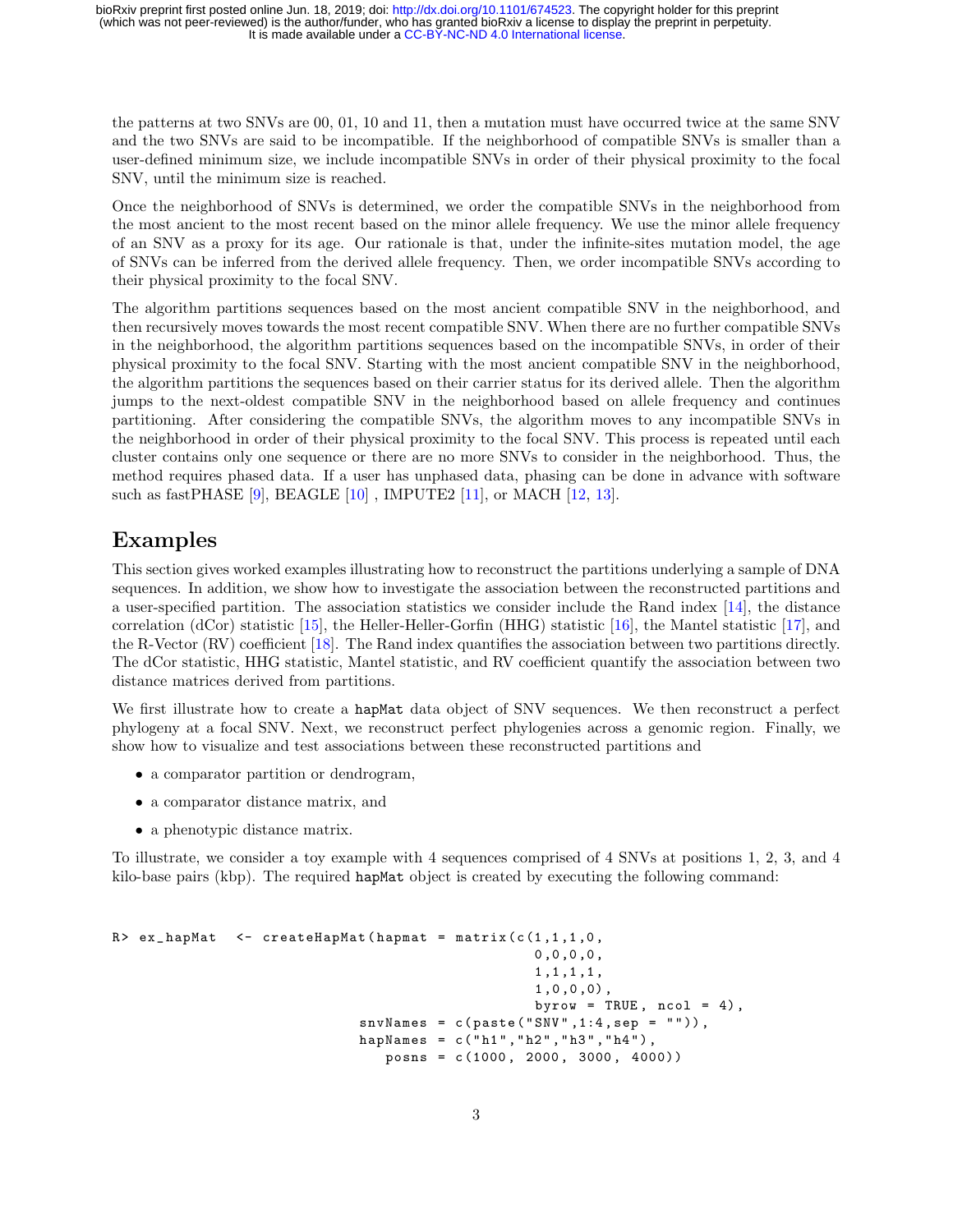The structure of the resulting object of class hapMat is as follows.

```
R> ex_hapMat
  $ hapmat
     SNV1 SNV2 SNV3 SNV4
  h1 1 1 1 0
  h2 0 0 0 0
  h3 1 1 1 1
  h4 1 0 0 0
  $ posns
  [1] 1000 2000 3000 4000
  attr ( ," class " )
  [1] " hapMat "
```
If a user has a variant call format (vcf) file that consists of SNV data with a single alternative allele and no missing values in the genotype field, the hapMat data object can be created by supplying the file path to the vcf file as follows:

```
R> # specify the file path
   vcf_file_path <- "C:/vcfData/vcfData.vcf.gz"
   # Create a hapMat object
   ex _ vcf _ hapMat <- perfectphyloR :: vcftohapMat ( vcf _ file _ path )
```
Once the hapMat object is created, the user can reconstruct a perfect phylogeny at a focal SNV with reconstructPP(), by specifying the following four arguments:

- 1. hapMat: A data structure of class hapMat, created by createHapMat().
- 2. focalSNV: The column number of the focal SNV at which to reconstruct the perfect phylogeny.
- 3. minWindow: Minimum number of SNVs around the focal SNV in the neighborhood of SNVs used to reconstruct the perfect phylogeny (default is the maximum of one and 2% of the total number of the SNVs).
- 4. sep: Character string separator to separate sequence names for sequences that can not be distingiushed in the neighborhood around the focal point. For example, if sequences "h1" and "h3" can not be distinguished and sep = "-", then they will be grouped together with the label "h1-h3". The default value is "-".

For example, consider the dataset ex\_hapMatSmall\_data comprised of 10 sequences and 20 SNVs. This dataset is a subset of the larger example dataset, ex hapMat\_data, that comes with the package. The larger dataset has 200 sequences and 2747 SNVs, and was used in a previously published association association analysis [\[19\]](#page-13-18). We can reconstruct a perfect phylogeny at the first SNV of ex\_hapMatSmall\_data by executing the following commands:

```
R> # Load the example hapMat data object.
   data ( ex _ hapMatSmall _ data )
   # Reconstruct dendrogram at the first SNV of ex_hapMatSmall_data.
```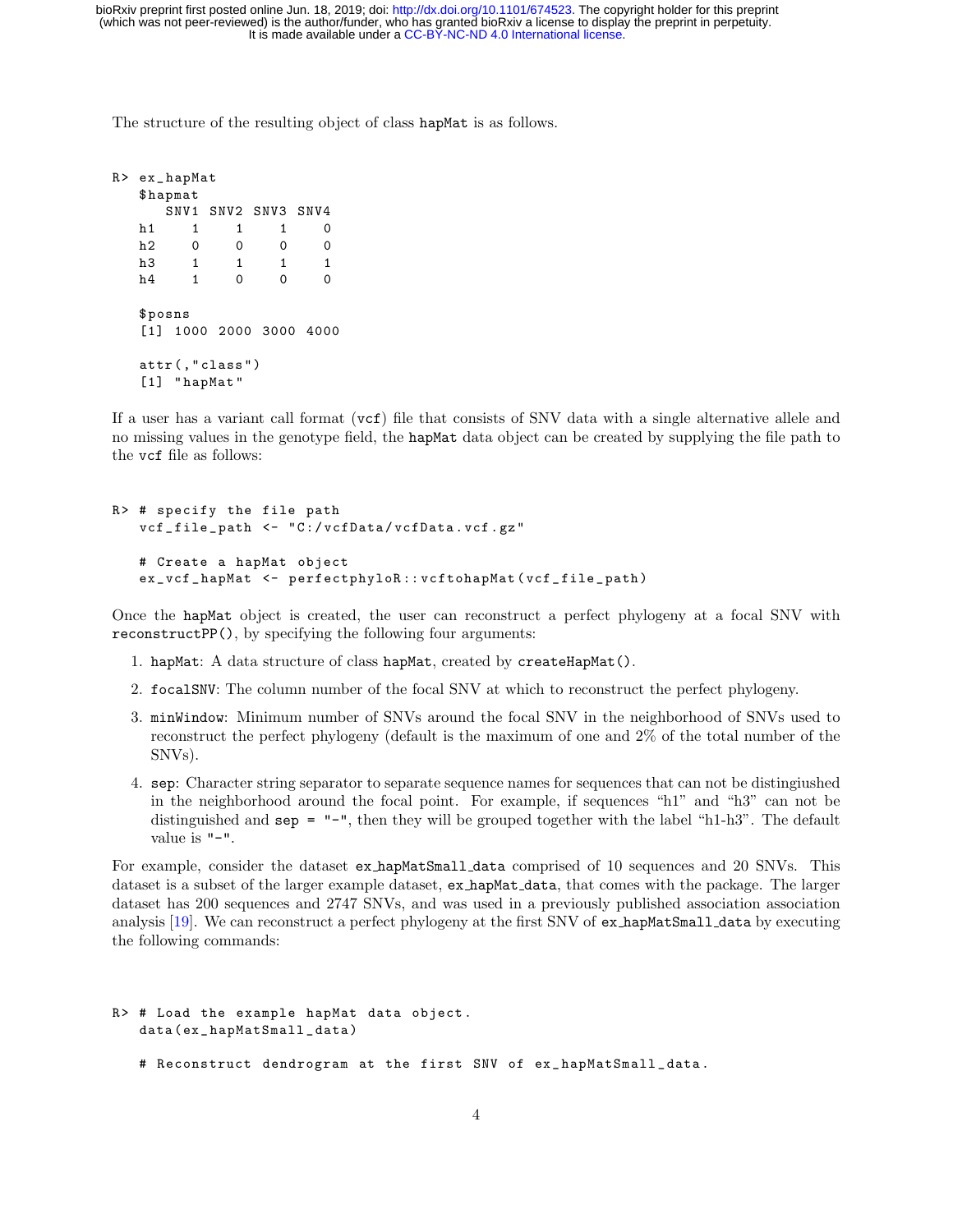```
rdend <- reconstructPP (hapMat = ex_hapMatSmall_data,
                     focalSW = 1,
                    minWindow = 1,sep = " -")
```
Figure 1 shows the reconstructed dendrogram, rdend, at the first SNV of ex hapMatSmall data. The structure of rdend is as follows:

```
R> str(rdend)
   List of 6
    $ edge : num [1:6 , 1:2] 5 6 6 5 7 7 6 1 2 7 ...
    $ Nnode : int 3
    $ tip . label : chr [1:4] " 1249 " " 354 -1009 -2818 " " 2909 "
    " 1904 -454 -2931 -2994 -370 "
    $ edge . length : num [1:6] 6 3 3 4 5 5
    $ node . label : NULL
    $ snvWinIndices : int [1:2] 1 5
    - attr(*, "class")= chr "phylo"
    - attr (*, "order") = chr "cladewise"
```
The user can extract the positions of the lower and upper limits of the neighborhood of SNVs used to reconstruct rdend as follows:

#### R> ex\_hapMatSmall\_data\$posns [rdend\$snvWinIndices]

[1] 1500 7000

To see the sequences in the neighborhood of SNVs used for the reconstruction, the user can execute the following command:

```
R> ex_hapMatSmall_data$hapmat [, rdend$snvWinIndices [1]:
                    rdend $ snvWinIndices [2]]
     SNV3 SNV4 SNV7 SNV9 SNV14
 1904 0 0 0 0 0
  454 0 0 0 0 0
  1249 1 1 1 1 0
 2931 0 0 0 0 0
 2994 0 0 0 0 0
  2909 0 0 0 0 1
  354 1 1 1 0 0
  1009 1 1 1 0 0
  370 0 0 0 0 0
  2818 1 1 1 0 0
```
As can be seen in the above output, there are two groups of sequences that have the same ancestral and derived alleles at each SNV position: sequences 354, 1009 and 2818, and sequences 1904, 454, 2931, 2994 and 370. These two groups of sequences therefore cannot be distinguished in the reconstructed partition. In Figure 1, we can verify that two tips of the partition are comprised of these two groups of sequences.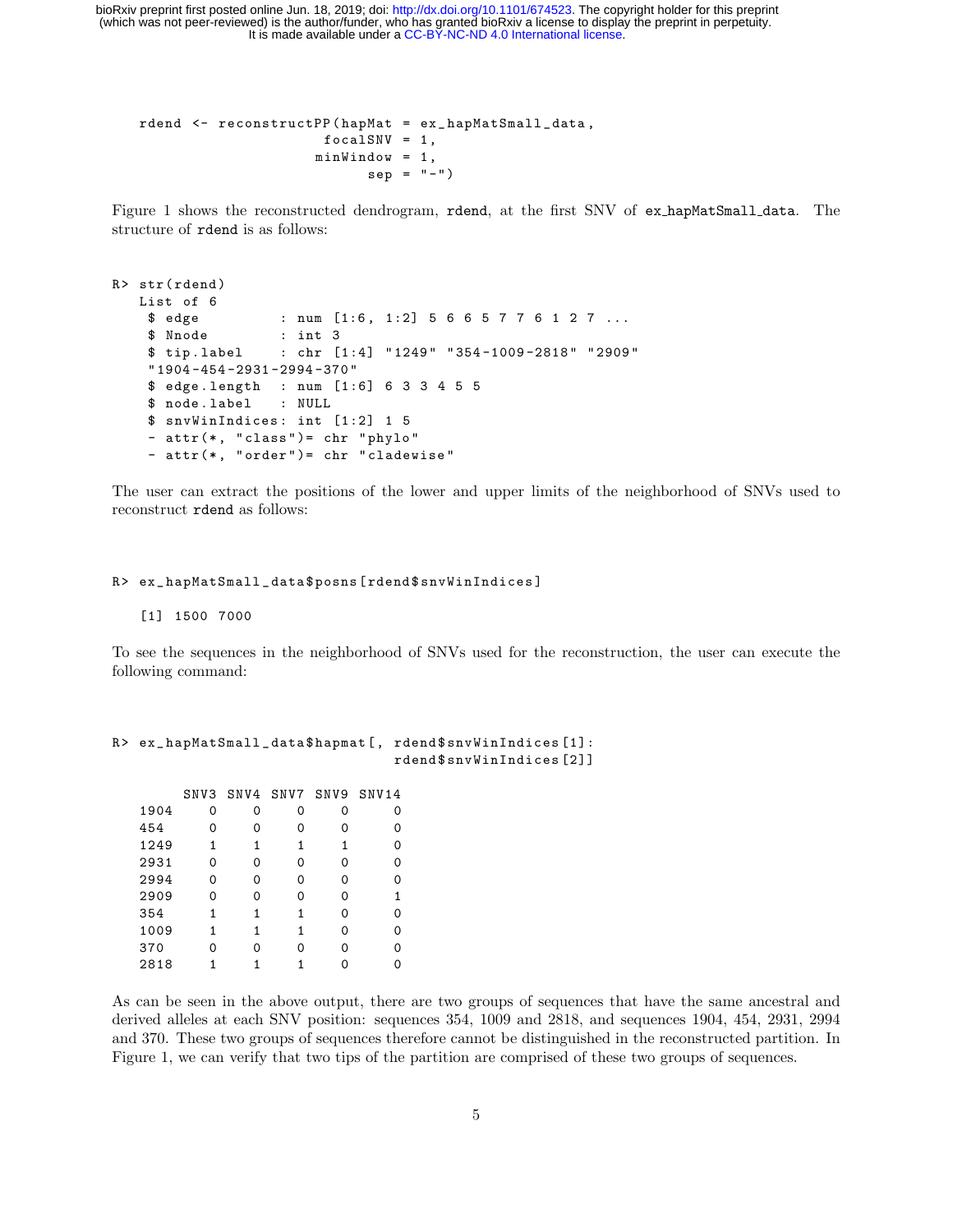

Figure 1: The reconstructed partition at the first SNV of ex\_hapMatSmall\_data.

With reconstructPPregion(), the user can reconstruct perfect phylogenies at each possible focal SNV in a hapMat data object. In the following example, we consider the 10 sequences with 20 SNVs in ex hapMatSmall data. We reconstruct perfect phylogenies across the 20 SNVs.

```
R> # Reconstruct partitions across the region.
   rdends <- reconstructPPregion (hapMat = ex_hapMatSmall_data,
                              minWindow = 1)
```
rdends is an ape multiphylo object. The reconstructed partition at the first focal SNV in ex hapMatSmall data is the first phylo object in rdends:

```
R > str(rdends[[1]])List of 6
    $ edge : num [1:6, 1:2] 5 6 6 5 7 7 6 1 2 7 ...
    $ Nnode : int 3
    $ tip . label : chr [1:4] " 1249 " " 354 -1009 -2818 " " 2909 "
                                " 1904 -454 -2931 -2994 -370 "
    $ edge . length : num [1:6] 6 3 3 4 5 5
    $ node . label : NULL
    $ snvWinIndices : int [1:2] 1 5
    - attr(*, "class")= chr "phylo"
    - attr (*, "order") = chr "cladewise"
```
If a user wants to reconstruct perfect phylogenies within a user-provided subregion of a hapMat object, they may specify the lower and upper values of the subregion in base pairs as follows: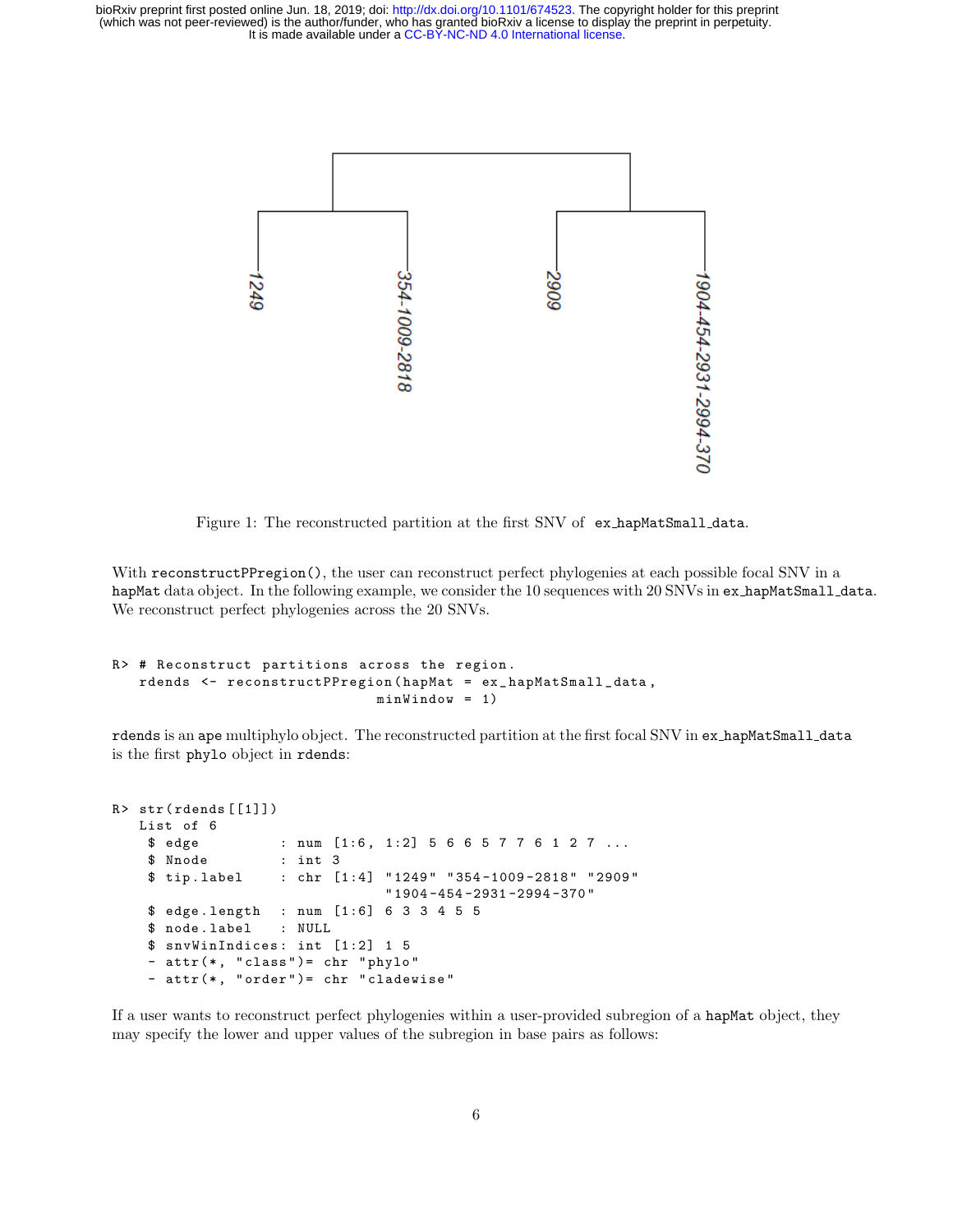```
# Reconstruct partitions between a given range SNV positions .
R> rdends_range <- reconstructPPregion (hapMat = ex_hapMatSmall_data,
                                     minWindow = 1,posn.1b = 500,posn . ub = 2000)
```
The function testDendAssoRI() uses the Rand Index to investigate the association between a comparator dendrogram or partition and multiple reconstructed dendrograms or partitions across a genomic region. Detailed descriptions of the function arguments and output of testDendAssoRI() are provided in the Additional file 1, along with a worked example.

Figure 2 shows the association profile between a comparator true dendrogram, tdend, at position 975 kbp, and a list of reconstructed dendrograms across the genomic region of ex hapMat data. In the two panels of the figure, the Rand indices are based on six and 24 clusters. Since we use simulated data, we know the true dendrogram at position 975 kbp. In Figure 2, using the Rand index, we investigate how the true dendrogram at position 975 kbp associates with the reconstructed dendrograms across the genomic region. As can be seen, the highest point for six clusters lies at position 975 kbp, and for 24 clusters is very close to position 975 kbp. According to the omnibus p-value, returned by testDendAssoRI(), the association across the genomic region is significant ( $P \approx 0.001$ ) for both six and 24 clusters.



Figure 2: Rand indices associating a comparator true dendrogram at position 975 kbp and reconstructed dendrograms across the genomic region. a) Based on the six clusters. b) Based on 24 clusters. Red vertical dashed lines represent the position of the comparator dendrogram at 975 kbp.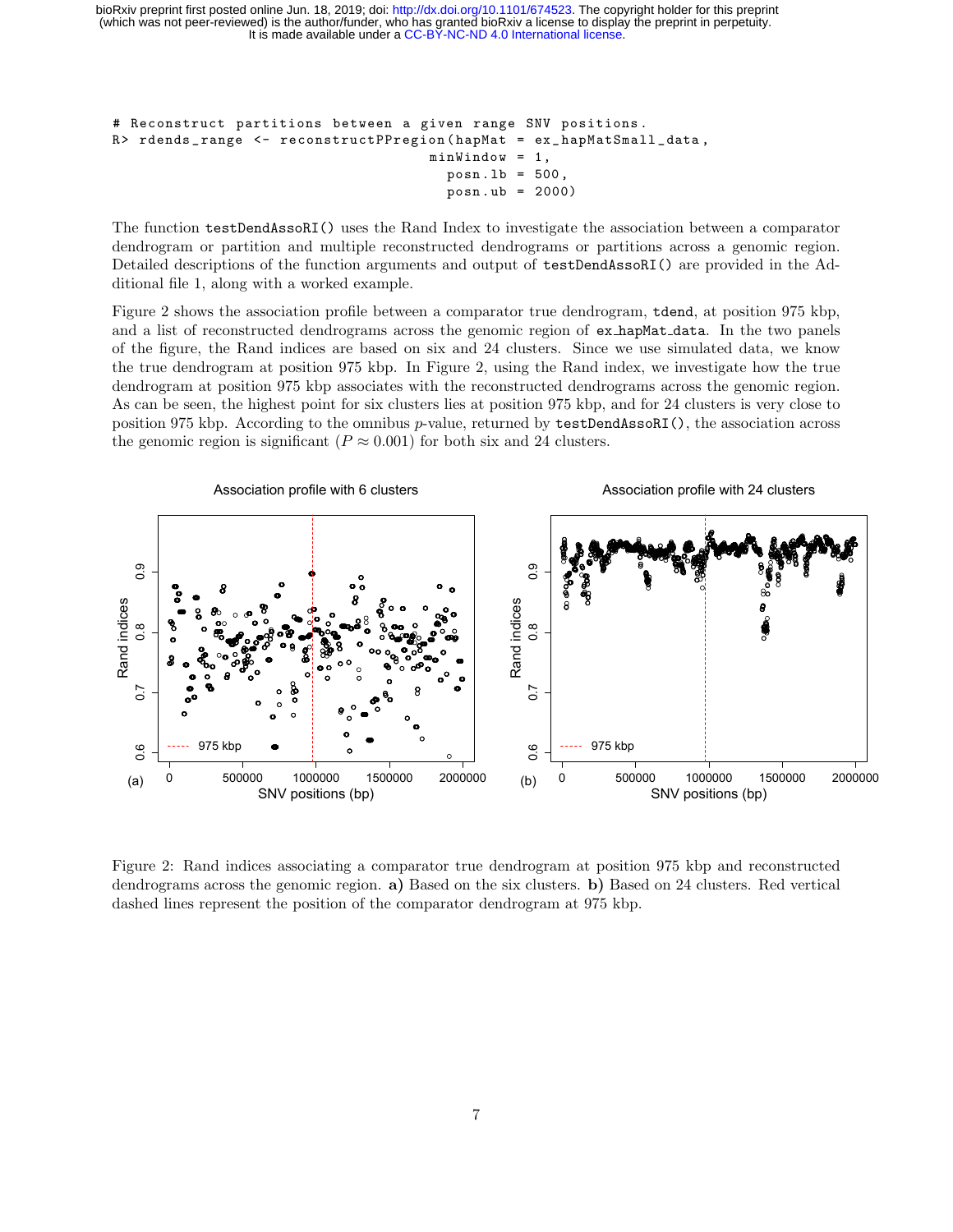The function testAssoDist() investigates the association between a comparator distance matrix and multiple reconstructed dendrograms across a genomic region. The association statistics available in the function are the dCor statistic, HHG statistic, Mantel statistic, and RV coefficient. The function has the following five key arguments:

- 1. rdend: An ape multiphylo object of reconstructed dendrograms at each focal SNV.
- 2. cdmat: A comparator matrix of pairwise distances (e.g. pairwise distances between sequences of a comparator dendrogram).
- 3. method: A character string specifying one of "dCor", "HHG", "Mantel" or "RV" for the dCor, HHG, Mantel or RV statistics, respectively.
- 4. hapMat: An object of class hapMat containing SNV sequences.
- 5. nperm: Number of permutations for the omnibus test of any association across the genomic region. The default is nperm = 0; i.e., association will not be tested.

To illustrate, we plot the dCor statistics summarizing the association between a comparator distance matrix, cdmat, and the reconstructed dendrograms across the genomic region of the example dataset ex hapMat data.

First, we compute the pairwise distances between sequences based on the comparator true dendrogram at SNV position 975 kbp. These pairwise distances are computed with the function rdistMatrix(), available in the package. The rdistMatrix() function uses the rankings of the nested partitions in the dendrogram to calculate rank-based distances between the sequences. However, users can provide any distance measures of interest for cdmat. We then plot the dCor statistic summarizing the association between the rank-based distance matrix for the reconstructed dendrograms at each SNV position and the comparator distance matrix at SNV position 975 kbp (Figure 3).

```
R> # Comparator true dendrogram at SNV position 975 kbp.
   data ( tdend )
   # hapMat data object .
   data ( ex _ hapMat _ data )
   # Compute rank - based distances between sequences based on
   # the comparator true dendrogram (tdend) using the function,
   # rdistMatrix ().
   tdendDmat = perfectphyloR :: rdistMatrix ( tdend )
   # Reconstruct dendrograms across the region .
   allrdends <- reconstructPPregion (hapMat = ex_hapMat_data,
                                   minWindow = 55)
   # dCor profile comparing the association between distance
   # matrix of true dendrogram ( comparator dendrogram )
   # and all reconstructed dendrogram across the genomic region .
   dCor _ profile <- testAssoDist ( cdmat = tdendDmat ,
                                 rdend = allrdends ,
                                 method = "dCor",hapMat = ex_hapMat_data,
                                  nperm = 1000 ,
                                   xlab = "SNV positions (bp)",
```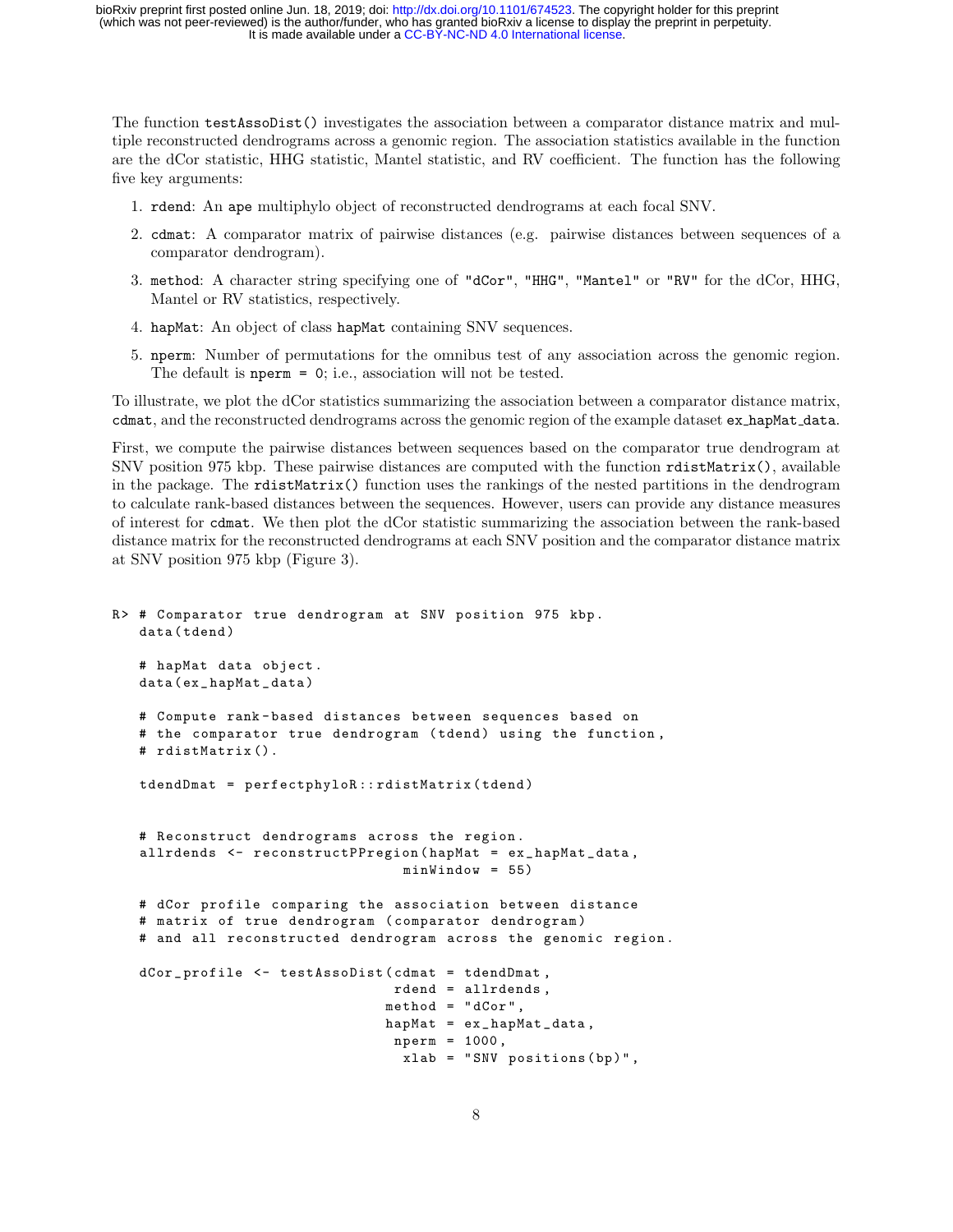```
ylab = " dCor Statistics " ,
                                 main = " Association Profile ")
# Omnibus p-value for overall association.
dCor _ profile $ OmPval
[1] 0.000999001
```
In Figure 3, we can clearly see the strongest association around the SNV position 975 kbp, and the association across the genomic region is significant ( $P \approx 0.001$ ), as expected. The association signal is much clearer than for the Rand index plotted in Figure 2 because dCor uses the full information from the pairwise distance matrices whereas the Rand index is based on a discrete number of clusters.



## Association Profile

Figure 3: Associations between a comparator distance matrix from the true dendrogram at position 975 kbp and the reconstructed dendrograms across the genomic region. Red vertical dashed line represents the position of the comparator dendrogram at 975 kbp.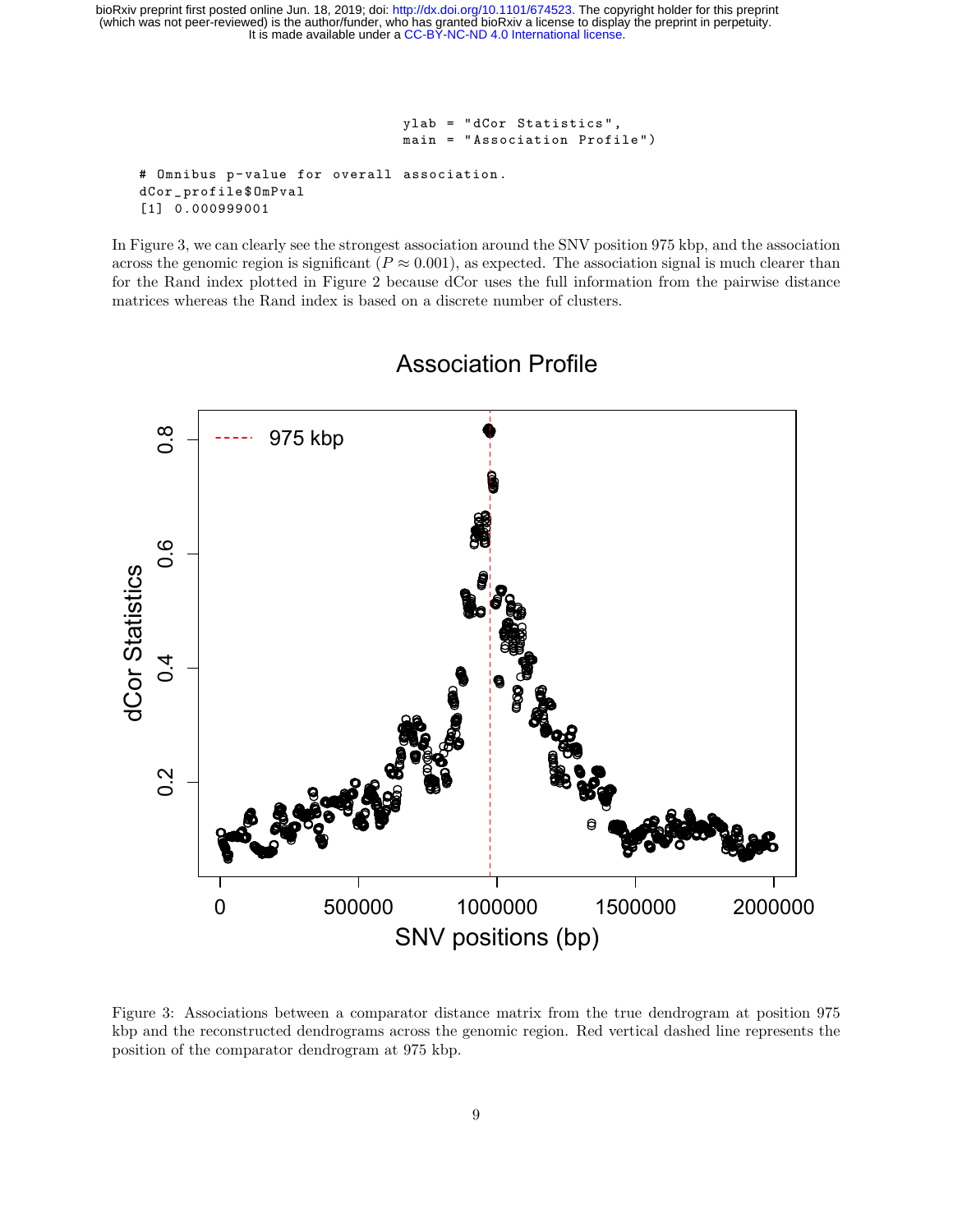To illustrate another application of the function testAssoDist(), we perform the RV test of association between a phenotypic distance matrix as the cdmat argument and the reconstructed dendrograms across the genomic region of ex hapMat data. The phenotype data and distances are described in [\[19\]](#page-13-18) and are contained in the data object phenoDist. Binary phenotype status was assigned based on causal SNVs from a causal subregion defined from 950 - 1050 kbp within the 2-Mbp genomic region.

```
R> # Phenotypic distances.
   data ( phenoDist )
   # RV profile .
   RV _ profile <- testAssoDist ( cdmat = phenoDist ,
                                rdend = allrdends ,
                               method = "RV",hapMat = ex_hapMat_data,
                                nperm = 1000,
                                 xlab = "SNV positions (bp)",
                                 ylab = " RV coefficients " ,
                                 main = " Association Profile " )
   # Indicate the region containing the causal SNVs .
   abline (v = 950000); abline (v = 1050000)# Omnibus P value for overall association .
   RV _ profile $ OmPval
   [1] 0.118
```
Figure 4 shows the resulting association profile between the phenotypic distances and the reconstructed dendrograms across the genomic region in ex hapMat data. The vertical lines indicate the causal subregion of 950 - 1050 kbp. The strongest association is close to the causal subregion. However, in this example, the association across the genomic region is not significant ( $P \approx 0.1$ ).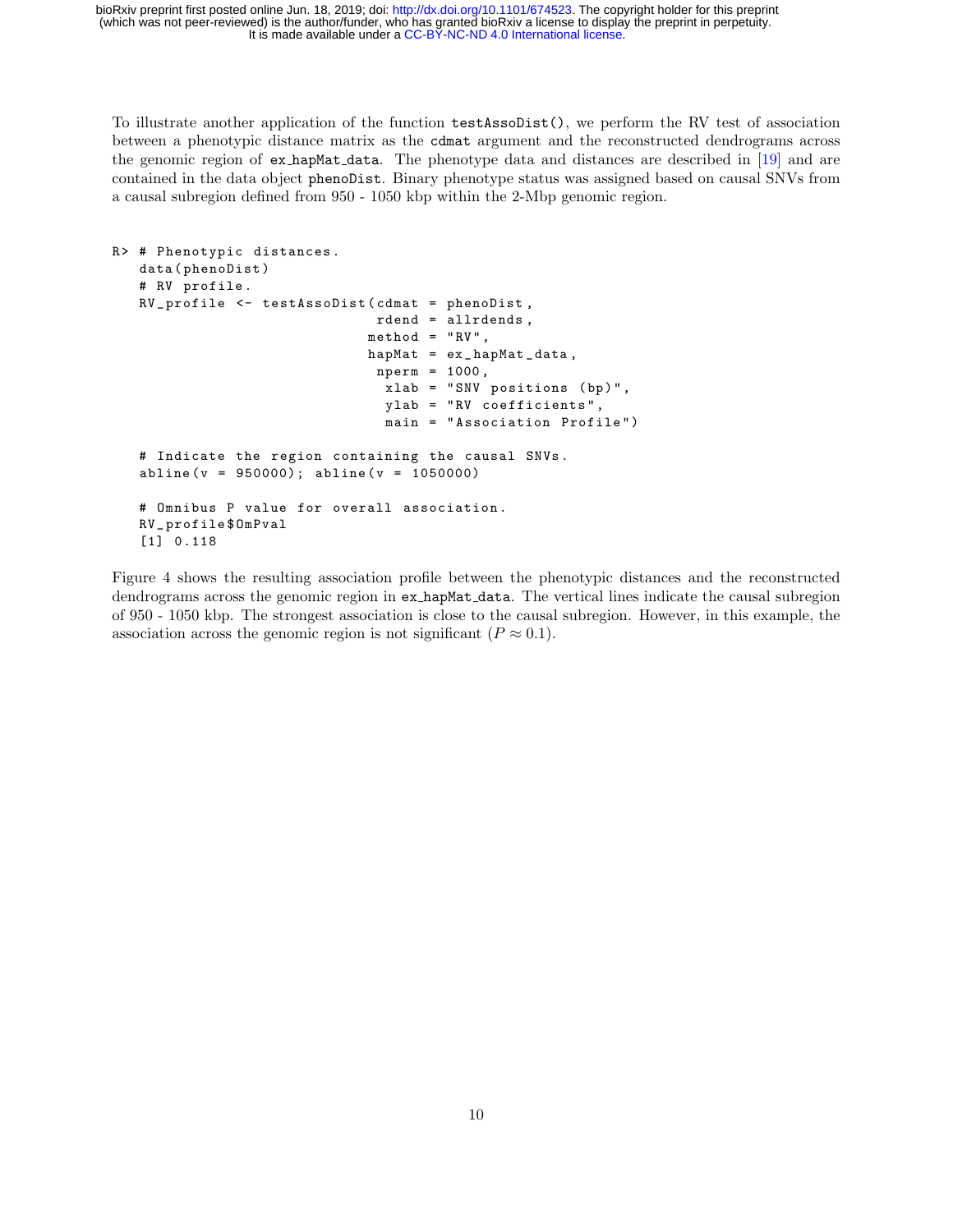

# Association Profile

Figure 4: Associations between the phenotypic distance matrix and the reconstructed dendrograms across the genomic region. Black vertical lines indicate the limits of the genomic region containing trait-influencing SNVs.

## Timing

Table 1 shows the computation times of the package's major functions. These computation times are for the 200 sequences comprised of 2747 SNVs in the example data ex hapMat data that is included in the package. Table 2 compares computation times of the function reconstructPPregion() for different numbers of sequences and numbers of SNVs. These times scale approximately linearly in the number of SNVs and quadratically in the number of sequences. Computation times are measured on an Intel E5-2683 v4 at 2.1 GHz with 20 GB of RAM.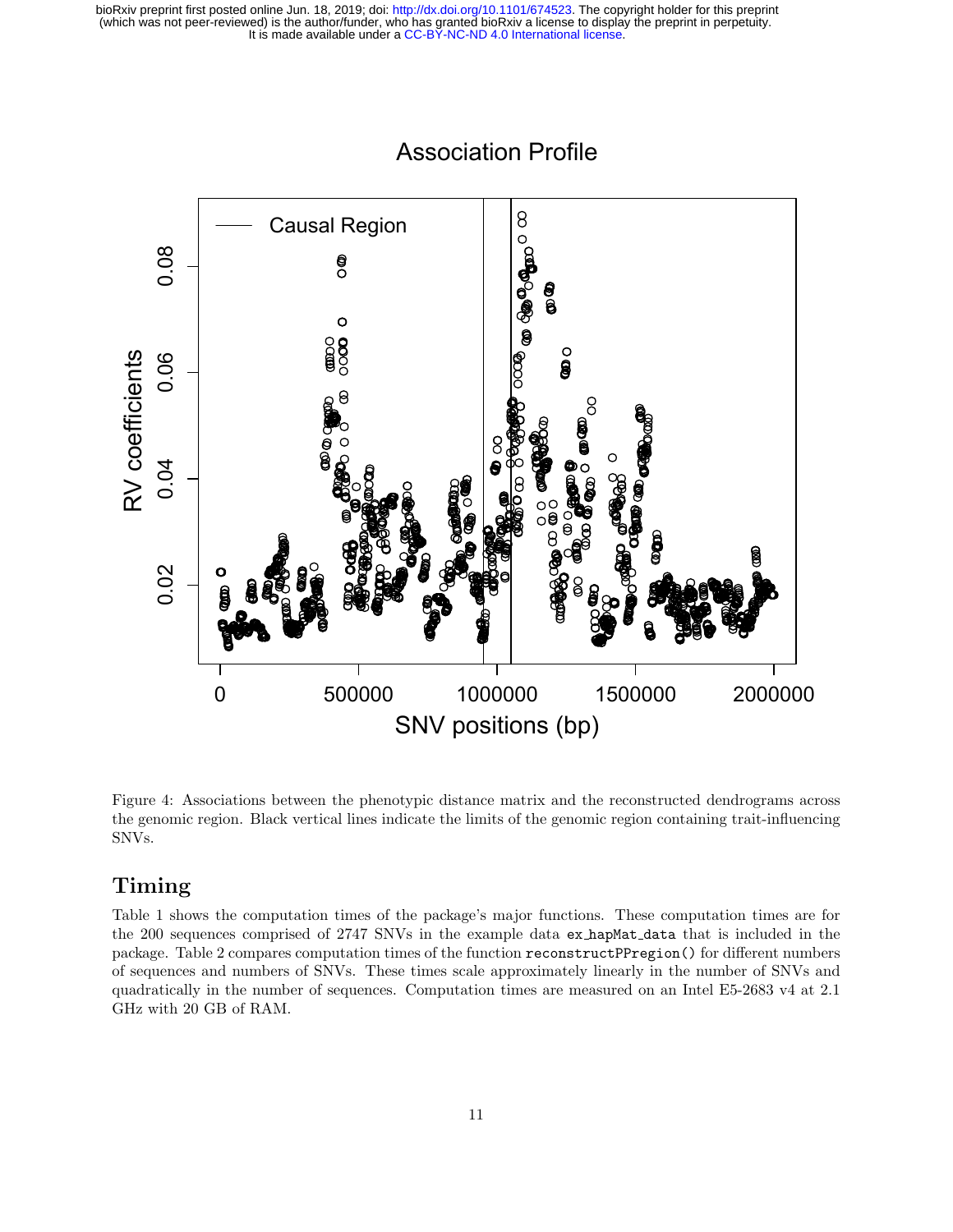| <b>Function</b>       | Computation Time (minutes) |                   |  |  |
|-----------------------|----------------------------|-------------------|--|--|
|                       | No permutation             | 1000 permutations |  |  |
| reconstructPP()       | Few seconds                | NΑ                |  |  |
| reconstructPPregion() | 12.00                      | ΝA                |  |  |
| testDendAssoRI()      | 1 1 2                      | 70.00             |  |  |
| testAssoDist()        | O 28                       | 19371             |  |  |

Table 1: Computation times of the major functions of the package perfectphyloR for 200 sequences comprised of 2747 SNVs.

Table 2: reconstructPPregion() timing results (in minutes) for different number of sequences and SNVs.

|                | Number of sequences |       |       |       |
|----------------|---------------------|-------|-------|-------|
| Number of SNVs | 200                 | 300   | 400   | 500   |
| 3000           | 17.66               | 21.47 | 26.07 | 26.38 |
| 4000           | 23.38               | 28.26 | 33.41 | 33.80 |
| 5000           | 29.99               | 34.82 | 41.40 | 41.87 |
| 6000           | 36.58               | 43.41 | 49.86 | 50.67 |
| 7000           | 43.17               | 51.68 | 58.72 | 59.42 |
| 8000           | 49.25               | 59.11 | 67.89 | 68.65 |
| 9000           | 55.63               | 66.75 | 77.00 | 77.92 |
| 10000          | 61.56               | 75.53 | 86.11 | 86.99 |

### Discussion

We note that the computation time of reconstructPPregion() can vary a lot based on the size of the hapMat object (Table 2). Starting from the first SNV of the hapMat object, this function continues the reconstruction process until the last SNV. At each focal SNV, the function starts from ground level to construct a surrounding window of SNVs and rebuilds the partition, without utilizing the information from previously constructed partitions at nearby SNVs. As a result, many of the same computations may be done several times for similar focal SNVs. As noted by a reviewer, there may be ways to make reconstructPPregion() faster. For example, clustering similar successive SNVs before starting the reconstruction could lead to computational efficiencies and would be an avenue for future work.

Although we know of no software that is directly comparable to perfectphyloR, the PerfectPhy suite of tools is also set up to return sequence partitions. We therefore explored the use of PerfectPhy in a movingwindow approach similar to that of **perfectphyloR**. Briefly, for each placement of the moving window, the following two steps were repeated: (i) filter out incompatible SNVs in the window and (ii) reconstruct the perfect phylogeny using the remaining compatible SNVs. We applied this approach to the 200 sequences in the example dataset, ex hapMat data, using the default minimum-window size of 55 for 2747 SNVs. For the first few window placements, we compared the computational time of steps (i) and (ii) in the PerfectPhybased approach to that of reconstructPP() in perfectphyloR. For the PerfectPhy approach, the filtering step is the bottleneck, with computation times in excess of 600 minutes. By contrast, reconstructPP() took no more than 0.18 seconds.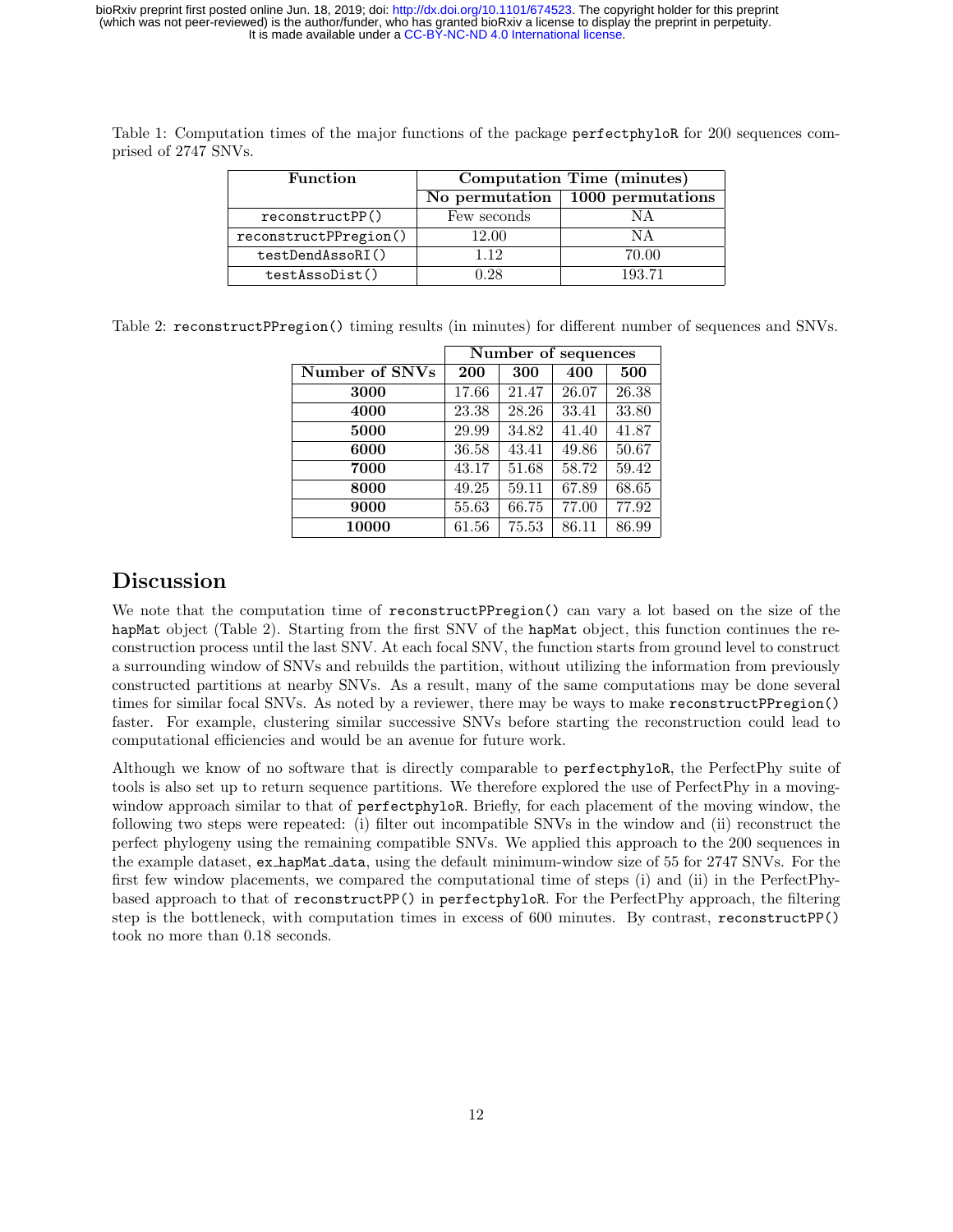## Conclusion

The R package perfectphyloR provides functions to reconstruct a perfect phylogeny at a user-given focal SNV and perfect phylogenies across a genomic region of interest. The package also computes, tests and displays association measures based on the reconstructed partitions in a genomic region. The reconstructed partitions are useful to researchers seeking insight into the ancestral structure of DNA sequences. For example, associating the reconstructed partitions with a trait can help to localise trait-influencing variants in association studies. perfectphyloR can be freely downloaded from the Comprehensive R Archive Network (CRAN) or from <https://github.com/cbhagya/perfectphyloR/>.

# Availability and requirements

Project name: perfectphyloR Project home page: https://CRAN.R-project.org/package=perfectphyloR Operating system(s): Windows, Linux, OS X Programming language: R Other requirements: R 3.4.0 or newer License: GPL-2, GPL-3 Any restrictions to use by non-academics: none

The package perfectphyloR can be installed from CRAN using install.packages("perfectphyloR"). The local zip file can be installed using R Studio by selecting the install package(s) from local zip files.

# List of abbreviations

DNA: Deoxyribonucleic acid; BLOSSOC: BLOck aSSOCiation; SNV: Single Nucleotide Variant; dCor: Distance Correlation; RI: Rand Index; HHG: Heller-Heller-Gorfin; RV: R-Vector, a vector version of standard r correlation; GHz: Giga Hertz; GB: Gigabyte; RAM: Random Access Memory; CRAN: Comprehensive R Archive Network

# Acknowledgements

We thank the anonymous reviewers for constructive comments that improved and clarified the manuscript. We also thank Christina Nieuwoudt and Kelly Burkett for helpful discussions and comments, and the Department of Statistics and Actuarial Science at Simon Fraser University for its generous support. This research was funded in part by a Discovery Grant from the Natural Sciences and Engineering Research Council of Canada.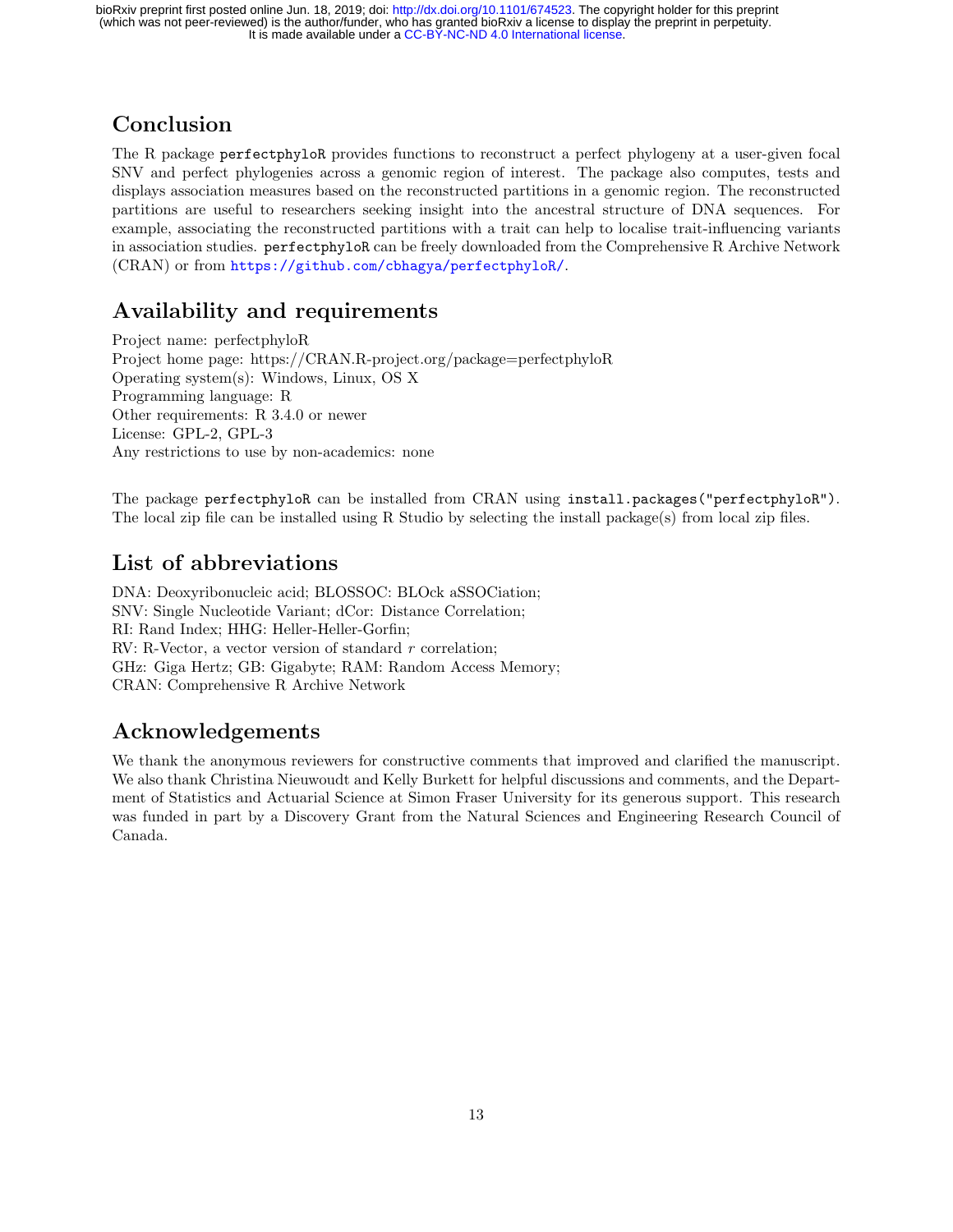### References

- <span id="page-13-0"></span>[1] D. Gusfield, "Efficient algorithms for inferring evolutionary trees," Networks, vol. 21, no. 1, pp. 19–28, 1991.
- <span id="page-13-1"></span>[2] T. Mailund, S. Besenbacher, and M. H. Schierup, "Whole genome association mapping by incompatibilities and local perfect phylogenies," BMC Bioinformatics, vol. 7, no. 1, p. 454, 2006.
- <span id="page-13-2"></span>[3] C. Bardel, V. Danjean, J.-P. Hugot, P. Darlu, and E. Génin, "On the use of haplotype phylogeny to detect disease susceptibility loci," BMC genetics, vol. 6, no. 1, p. 24, 2005.
- <span id="page-13-3"></span>[4] M. Coulombe, K. Stevens, and D. Gusfield, "Construction, enumeration, and optimization of perfect phylogenies on multi-state data," in 2015 IEEE 5th International Conference on Computational Advances in Bio and Medical Sciences (ICCABS), pp. 1–6, IEEE, 2015.
- <span id="page-13-4"></span>[5] R. Agarwala and D. Fernández-Baca, "A polynomial-time algorithm for the perfect phylogeny problem when the number of character states is fixed," in Proceedings of 1993 IEEE 34th Annual Foundations of Computer Science, pp. 140–147, IEEE, 1993.
- <span id="page-13-5"></span>[6] S. Kannan and T. Warnow, "A fast algorithm for the computation and enumeration of perfect phylogenies," in Proceedings of ACM-SIAM Symposium on Discrete Algorithms, Citeseer, 1995.
- <span id="page-13-6"></span>[7] E. Paradis, J. Claude, and K. Strimmer, "APE: Analyses of Phylogenetics and Evolution in R language," Bioinformatics, vol. 20, no. 2, pp. 289–290, 2004.
- <span id="page-13-7"></span>[8] R. R. Hudson and N. L. Kaplan, "Statistical properties of the number of recombination events in the history of a sample of DNA sequences," *Genetics*, vol. 111, pp. 147–164, 1985.
- <span id="page-13-8"></span>[9] P. Scheet and M. Stephens, "A fast and flexible statistical model for large-scale population genotype data: applications to inferring missing genotypes and haplotypic phase," The American Journal of Human Genetics, vol. 78, no. 4, pp. 629–644, 2006.
- <span id="page-13-9"></span>[10] B. L. Browning and S. R. Browning, "A fast, powerful method for detecting identity by descent," The American Journal of Human Genetics, vol. 88, no. 2, pp. 173–182, 2011.
- <span id="page-13-10"></span>[11] B. N. Howie, P. Donnelly, and J. Marchini, "A flexible and accurate genotype imputation method for the next generation of genome-wide association studies," PLoS genetics, vol. 5, no. 6, p. e1000529, 2009.
- <span id="page-13-11"></span>[12] Y. Li, C. Willer, S. Sanna, and G. Abecasis, "Genotype imputation," Annual review of genomics and human genetics, vol. 10, pp. 387–406, 2009.
- <span id="page-13-12"></span>[13] Y. Li, C. J. Willer, J. Ding, P. Scheet, and G. R. Abecasis, "Mach: using sequence and genotype data to estimate haplotypes and unobserved genotypes," Genetic epidemiology, vol. 34, no. 8, pp. 816–834, 2010.
- <span id="page-13-13"></span>[14] W. M. Rand, "Objective criteria for the evaluation of clustering methods," Journal of the American Statistical Association, vol. 66, no. 336, pp. 846–850, 1971.
- <span id="page-13-14"></span>[15] G. J. Székely, M. L. Rizzo, and N. K. Bakirov, "Measuring and testing dependence by correlation of distances," The Annals of Statistics, vol. 35, no. 6, pp. 2769–2794, 2007.
- <span id="page-13-15"></span>[16] R. Heller, Y. Heller, and M. Gorfine, "A consistent multivariate test of association based on ranks of distances," Biometrika, vol. 100, no. 2, pp. 503–510, 2012.
- <span id="page-13-16"></span>[17] N. Mantel, "The detection of disease clustering and a generalized regression approach," Cancer research, vol. 27, no. 2 Part 1, pp. 209–220, 1967.
- <span id="page-13-17"></span>[18] Y. Escoufier, "Le traitement des variables vectorielles," Biometrics, pp. 751–760, 1973.
- <span id="page-13-18"></span>[19] C. B. Karunarathna and J. Graham, "Using gene genealogies to localize rare variants associated with complex traits in diploid populations," Human Heredity, vol. 83, no. 1, pp. 30–39, 2018.